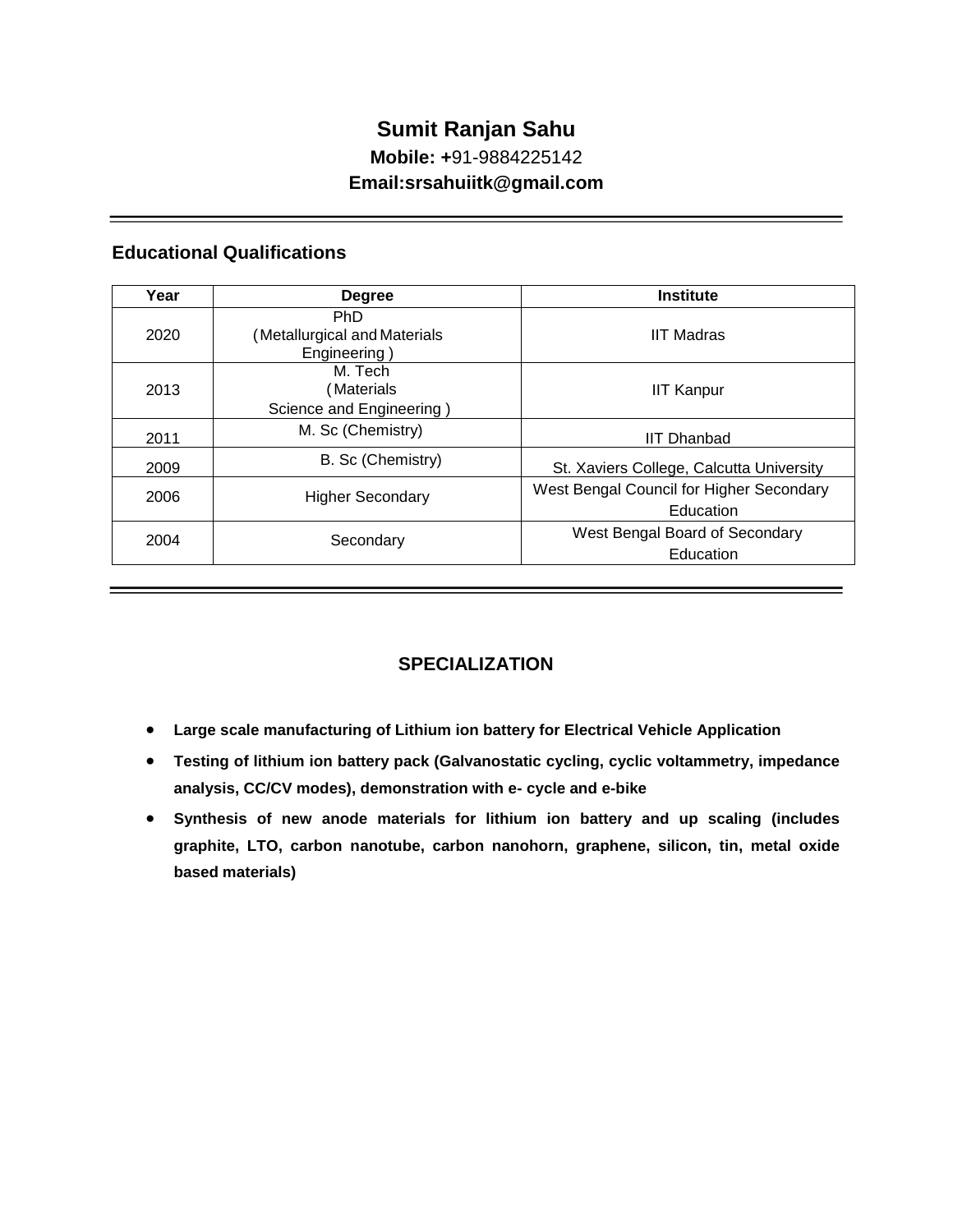#### **TECHNICAL SKILLS**

 TEM, SEM, Battery cycler (coin cell and pack level), impedance analyzer, automated pilot plant instruments for Lithium Ion Battery manufacturing, Microwave Synthesizer, Peel tester

#### **PUBLICATIONS**

1. Optical property characterization of novel graphene-X (X= Ag, Au and Cu) nanoparticle hybrids **SR Sahu**, MM Devi, P Mukherjee, P Sen, K Biswas *Journal of Nanomaterials*, 2013, Article ID 232409 **(I.F: 1.98, Citations: 27)** 

2. Graphene: a self-reducing template for synthesis of graphene– nanoparticles hybrids MM Devi, **SR Sahu**, P Mukherjee, P Sen, K Biswas *RSC Advances,* 5, 2015, 62284-62289 **(I.F: 3.12, Citations: 11)**

3. Graphene–metal nanoparticle hybrids: electronic interaction between graphene and nanoparticles MM Devi, **SR Sahu**, P Mukherjee, P Sen, K Biswas *Transactions of the Indian Institute of Metals,* 69, 2015, 839-844 **(I.F: 1.2, Citations: 11)** 

4. Microstructure and mechanical properties of pulse laser welded stainless steel and aluminum alloys for lithium-ion cell casings

VR Rikka, **SR Sahu**, R Tadepalli, R Bathe, T Mohan, R Prakash, G Padmanabham R Gopalan *Journal of Materials Science and Engineering B,* 6, 2016, 218-225 **(Citations: 1)**

5. Synthesis of graphene sheets from single walled carbon nanohorns: Novel conversion from cone to sheet morphology

**SR Sahu**, VR Rikka, M. Jagannatham, P Haridoss, A Chatterjee, R Gopalan, R Prakash *Materials Research Express*, 4, 2017, 035008 **(I.F: 1.93, Citations: 4)** 

6. Tamarind seed skin-derived fiber-like carbon nanostructures as novel anode material for lithium-ion battery **SR Sahu,** DP Devi, VVN Phanikumar, T. Ramesh, N Rajalakshmi, G Praveena, R Prakash, B Das, R. Gopalan

*Ionics*, 24, 2018, 3413-3421 **(I.F: 2.39, Citations: 8)** 

7. In situ/ex situ investigations on the formation of the mosaic solid electrolyte interface layer on graphite anode for lithium-ion batteries

VR Rikka, **SR Sahu**, A Chatterjee, PV Satyam, R Prakash, MSR Rao, R Gopalan, G Sundararajan *J. Phys. Chem. C*, 122, 2018, 28717–28726 **(I.F: 4.19, Citations: 13)**

8. Synthesis of cobalt-rich alloys with high saturation magnetization: A novel synthetic approach by hydrazine reduction method

G S Reddy, **SR Sahu**, R Prakash, M Jagannatham *Results in Physics,* 12, 2019, 652–661 **(I.F: 4.02, Citations: 5)**

9. Superior cycling and rate performance of micron-sized tin using aqueous-based binder as a sustainable anode for lithium-ion batteries **SR Sahu**, VR Rikka, P Haridoss, R Gopalan, R Prakash *Energy Technology*, 7, 2019, 1900849 **(I.F: 3.41, Citations: 1)**

10. Tailoring micro resistance spot welding parameters for joining nickel tab to inner aluminium casing in a cylindrical lithium ion cell and its influence on the electrochemical performance VR Rikka, **SR Sahu**, A Roy, SN Jana, D Sivaprahasam, R Prakash, R Gopalan, G Sundararajan *Journal of Manufacturing Process*, 49, 2020, 463-471 **(I.F: 4.09, Citations: 3)** 

11. A novel α-MoO3/single-walled carbon nanohorns composite as high-performance anode material for fastcharging lithium-ion battery

**SR Sahu**, VR Rikka, P Haridoss, A Chatterjee, R Gopalan, R Prakash *Advanced Energy Materials,* 2020, 2001627 **(I.F: 25.25, Citations: 1)**